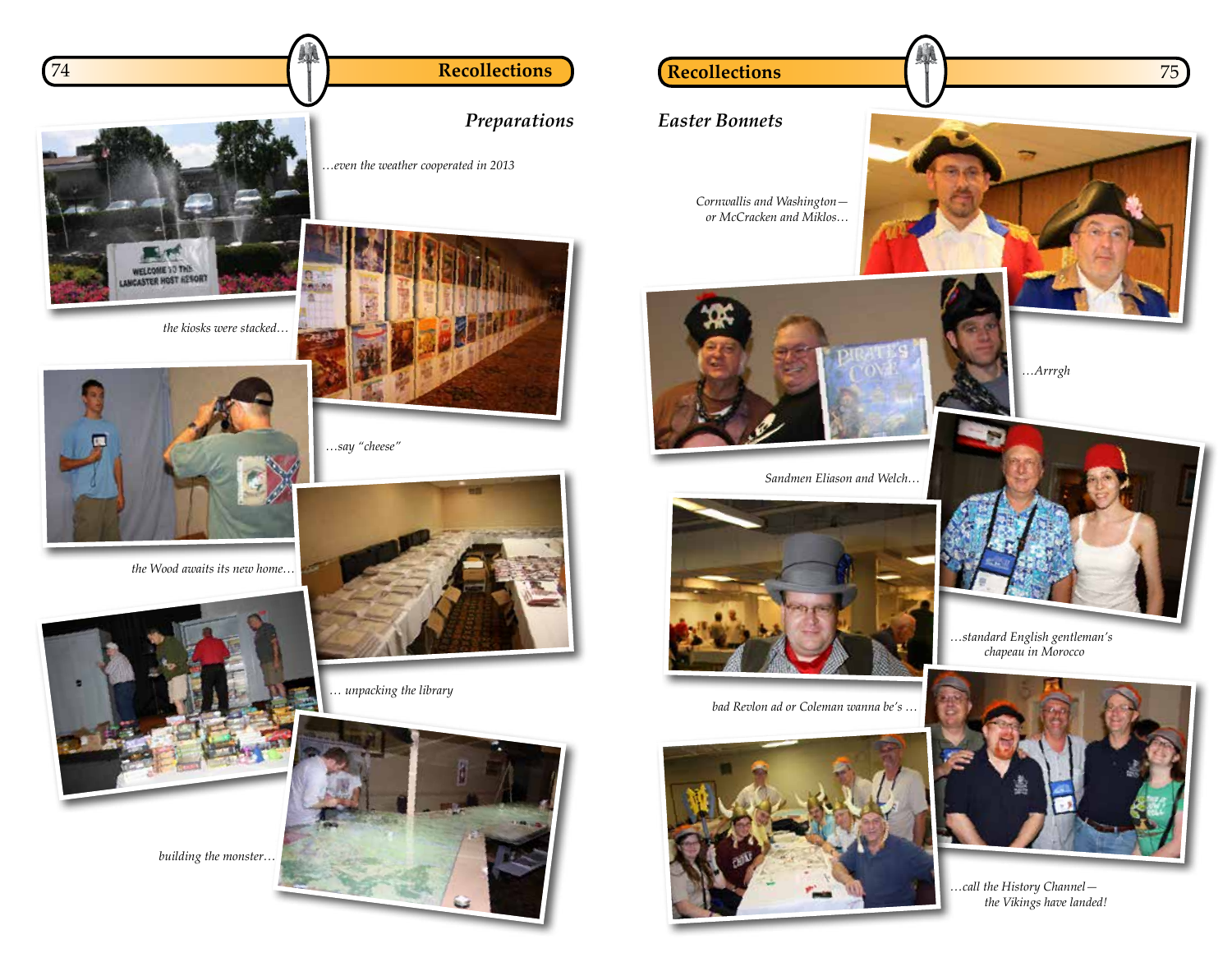



*Total Confusion—New England's finest…*



*Terrapin nemesis or just tasteless you decide …*



*Jay's Basement comes out to play…*

*…Sandman rally at the watering hole*



*…Manly Men? or the Greenville Mafia getting in touch with their feminine side*



*…Beauty and the Beasts—enuff said*



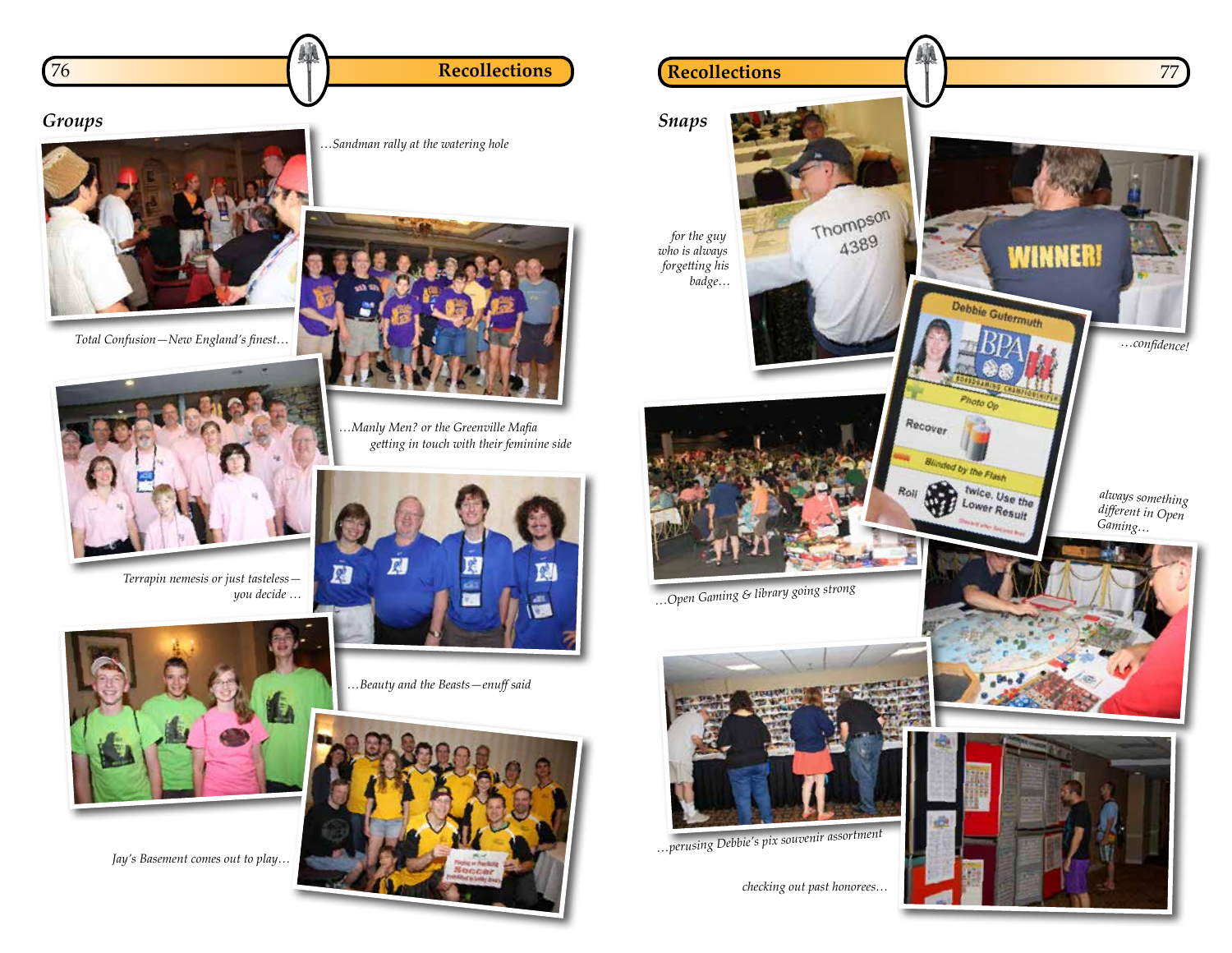## **BPA 2013 Patrons**

*BPA gratefully acknowledges the financial support of the following Sponsor, Charter, and Tribune members. 2014 Patrons will be listed next year.*

**Sponsors** *(\$500 contribution in 2013):* Alliance Distributors, David desJardins, James Doughan, Chris Easter, Ken Gutermuth, Haim Hochboim, Rick Northey, Jerald R. Tracy, Aran Warszawski

**Charter Tribunes** *(maintained Charter status since 1999 and purchased a \$100 membership in 2013):* Alan Arvold, Matthew Bacho, Ed Beach, Rob Beyma, Mark Booth, Daniel Broh-Kahn, David Brooks, Steve Cameron, Rod Coffey, Terry Coleman, Gregory Courter, John Coussis, Bill Crenshaw, Tom DeMarco, Roger Eastep, William Edwards, Jim Eliason, Kaarin Engelmann, Eric Eshleman, Matt Evinger, Matt Fagan, Daniel Farrow IV, Paul Fletcher, Ray Freeman, Paul Gaberson, Mark Geary, Fred Gosnell, Herbert Gratz, Don Greenwood, Tom Gregorio, Johnny Hasay, Mark Herman, Charles Hickok, Marc Houde, John Jacoby, Robert Jamelli, James Jordan, Allen Kaplan, Michael Kaye, Kevin Keller, Pierre LeBoeuf, Roderick Lee, Jason, Levine, Keith Levy, Jonathan Lockwood, Mark Love, James Marousek, Thomas McCorry, Vince Meconi, David Metzger, Tim Miller, Michael Mitchell, Bruce Monnin, Theodore Mullally, Michael A. Mullins, Martin Musella, Steve Okonski, John Pack, James Pei, Peter Perla, Peter Pollard, Joseph Powell, Bruce Reiff, Paul Risner, Shantanu Saha, Gregory Schmittgens, Robert Seulowitz, John Sharp, Bruno Sinigaglio, Peter Staab, Ray Stakenas, Michael Stanley, Peter Stein, Kathy Stroh, Joel Tamburo, Roger Taylor, Stuart Tucker, Sean Vessey, Ken Whitesell, Bruno Wolff, George Young , David Zimmerman

**Charter Members** *(purchased \$100 Charter membership in 1999 and maintained at least a Sustaining Membership since):* Cliff Ackman, Paul Bean, Jeremy Billones, David Cross, Pat Duffy, Bill Dyer, Harry Flawd III, Mark Guttag, Tim Hitchings, Brad Johnson, Edward Kendrick, Ben Knight, Andy Lewis, Carrie Lewis, Larry Lingle, Michael Mahady, Andrew Maly, Ric Manns, Kevin McCarthy, Brian Mountford, Bill O' Neal, Forrest Pafenberg, Jeff Paull, John Poniske Sr, Jerry Smolens, Robert Sohn, David Terry, Justin Thompson, Bill Thomson, Jim Vroom, Paul Weintraub, Bruce Young

**Tribunes** *(\$100 BPA membership in 2013):* Joseph Abrams, Geoff Allbutt, Dawn Amburgey, Jon Anderson, Steve Andriakos, Joseph Angiolillo Jr, Mike Arnold, Rich Atwater, David Bailey, Donna Balkan, Bill Banks, Jonathan Barnes, Fred Bauer, Matthew Beach, Scott Beall, Bruce Beard, Joseph Beard, Barrington Beavis, Bill Beckman, Jack Beckman, Marc Berenbach, Samantha Berk, Richard Beyma, Mark Bickel, Marvin Birnbaum, David Bleau, Bruce Blumentritt, Daniel Blumentritt, Wyatt Bogan, David Bohnenberger, Vien Bounma, Karine Bourque, Alex Bove, Manuel Bravo, Peter Brickwood, Trella Bromley, Claire Brosius, Eric Brosius, Sam Brosius, Michael Buccheri, Randy Buehler, Jeff Burdett, Jim Burnett, Scott Burns, Chris Byrd, Rick Byrens, Matt Calkins, Jack Cameron, Tom Cannon, Melvin Casselberry, Charles Catania, Carolyn Caton, Basem Chabaklo, Don Chappell, Yunwei Chen, Ray Clark, John Clarke, Wes Coates, Jay Collins, Jeff Cornett, John Corrado, Matthew Craig, Robert Cranshaw, Greg Crowe, Steve Cuccaro, Sceadeau D'Tela, Michael Dauer, Robert Davidson, Anthony Daw, James Day, Michael Day, Warren Day, Francis de Bellefeuille, Dave Denton, Bill Dickerson, Gary Dickson, York Dobyns, Henry Dove, Charles Drozd, Robert Drozd, Ted Drozd, Tom Drueding, Craig Dudley, David Duncan, Scott Duncan, Rick Dutton, Champ Easter, Sam Edelston, Robb Effinger, Peter Eldridge, Christopher Ellis, Andrew Emerick, Eric Engelmann, Noah Engelmann, Jim Fardette, Scott Fenn, Jeff Finkeldey, Rob Flowers, Edward Foran, Eric Freeman, Andy Friedmann, Megan Friedmann, Ryan Friedmann, Doug Galullo, Andrew Gardner, Ben Gardner, Pete Gathman, David Gee, Michael Gibbs, Roy Gibson, Mark Giddings, Josh Githens, Ron Glass, Ralph



**Tribunes** *(continued)*

Gleaton, RJ Gleaton, Felix Goodson, Susanne Goodson, Chris Greenfield, Alex Gregorio, Paul Grosser, David Gubbay, Alex Gubbay, Seth Gunar, Peter Gurneau, Robert Hamel, Chris Hancock, Matthew Hannan, Bryan Harker, Russell Harley, Kathryn Harley, Victor Harpley, Kirk Harris, Evan Harris, Joe Harrison, Bronwen Heap, Jacob Hebner, Jim Heenehan, Jeff Heidman, Eric Heller, Nick Henning, Neil Herrington, Bruce Hodgins, Mark Hodgkinson, Elissa Hoeger, Dan Hoffman, Michael Holmquist, Sophia Holmquist, Mike Horn, Ben Hull, Gregory Hultgren, Al Hurda, Wade Hyett, Richard Irving, Romain Jacques, Max Jamelli, Michael Johnson, Rebecca Johnston, Jack Jung, Buck Karpowitz, Anna Karpowitz, Jordan Kehrer, Andrew Kiefte, David Kiefte, Michael Kiefte, Robert Kircher, Rick Kirchner, Paul Klayder, Nick Klercker, Stephen Koleszar, James Kramer Jr, Chris Kreuter, Kelly Krieble, J. Carl Krosnick, Mikaela Kumlander, Antero Kuusi, Grant LaDue, Anthony Lainesse, Derek Landel, Alex Lange, Jeff Lange, Lange, Ted, Andy Latto, Daniel Lawall, Ivan Lawson, Keith Layton, Daniel Leader, Kevin Leith, Winton Lemoine, William Lentz, Chuck Leonard, Kevin Lewis, Jason Ley, Kathleen Lockwood, Steve Lollis, Larry Luongo, Perrianne Lurie, Joel Lytle, Randall MacInnis, John Malaska, Joseph Marriott, Jeromey Martin, Dan Mathias, Bob Mazzi, Mark McBride, Jim McCarthy, Robert McCracken, Glenn McMaster, Ewan McNay, Stefan Mecay, Amanda Mecay, Timothy Medearis, Ed Menzel, Mark Miklos, Jeff Miller, Pat Mirk, Mike Mishler, Dennis Mishler, Craig Moffit, Lyman Moquin, Frank Morehouse, Justin Morgan, Cary Morris, Wayne Morrison, Bill Morse, Wayne Mucklow, Michael Mularski, Rob Mull, Jeff Mullet, Stephen Munchak, Patrick Murphy, Anthony Musella, Bill Navolis, Lane Newbury, Gero Niemeyer, Robert Olsson, Bruce Osgood, Chance Osgood, Sam Packwood, Steve Packwood, Nick Page, Chris Palermo, John Panagotopulos, Mathieu Pare-Paquin, Jeff Pattison, Linda Pattison, Glen Pearce, Elaine Pearson, Bill Peeck, Nicholas Pei, Jeremiah Peterson, Glenn Petroski, Carmen Petruzzelli, Roy Pettis, Peggy Pfeifer, Randy Pippus, Elizabeth Ploran, Doug Porterfield, Geoff Pounder, Derek Pulhamus, Edward Rader, Mikko Raimi, Brad Raszewski, Steve Raszewski, Craig Reece, Pete Reese, Raymond Regular, Victoria Reiff, Rob Renaud, Lola Reynolds, Lucas Rhodes, Justin Rice, Henry Richardson, Pat Richardson, Riku Riekkinen, Michael Rinella, John Riston, Lance Roberts, Michael Rogozinski, Steven Rossi, Allan Rothberg, Chanen Rothenberg, Ed Rothenheber, Paul Rubin, Kurt Runco, Henry Russell, Scott Saccenti, Donte Saccenti, Antony Saccenti, Holiday Saccenti, Scott Salvatore, Martin Sample, Paul Sampson, Roberto Sanchez, Randy Sands, Jim Savarick, Bert Schoose, John Schoose, Chris Senhouse, Jeff Senley, Lynda Shea, Edward Shear, Barry Shoults, Barry Shutt, Buddy Sinigaglio, Frank Sinigaglio, Vincent Sinigaglio, Gino Sinigaglio, Brian Smith, Gregory D. Smith, Gregory M. Smith, Mark J. Smith, Nick Smith, Redie Smith, Daniel Speyer, Steven Spisak, James Stanard, Brian Stone, David Stoy, Alan Sudy, Kevin Sudy, John Sutcliffe, Akihisa Tabei, Jamie Tang, Jonathan Tarquino, Grame Tate, Don Tatum, James Terry, Sarah Terry, Nels Thompson, Tom Thornsen, John Tighe Sr, Lembit Tohver, Timothy Tow, James Tracy II, Lou Traini, Rejean Tremblay, Chris Trimmer, Michael Trobaugh, Michael Ussery, Thomas Vickery, Frank Visco, Patrick Walker, Andy Waller, Bobby Warczak, Bill Watkins, Michael Webb, Stephanie Welch, Jason White, Gareth Williams, John Wilson, Theresa Wilson, Keith Wixson, Kevin Wojtaszczyk, David Wong, Emily Wu, Chris Yaure, Deb Yaure, Joe Yaure, Phillip Yaure, Craig Yope, Mark Yoshikawa

**Vendors:** Academy Games, Against the Odds, Clash of Arms, Columbia Games, Conquistador Games, Days of Wonder, Decision Games, Eagle Games, Foam Brain Games, Gamewick Games, GMT, Harmony House Hobbies, Lock 'N Load, Lost Battalion Games, Mercury Games, Multi-Man Publications, Paul Koenig Games, Plaay.Com, Rio Grande Games, Shenandoah Studio, Stronghold Games, Tall Towers, Udo Grebe, Victory Point Games, Wickman Games, World Watch, Ye Old Toy Soldier Shop, Z-Man Games

*For complete membership details refer to:* **http://www.boardgamers.org/bpaterms.htm**